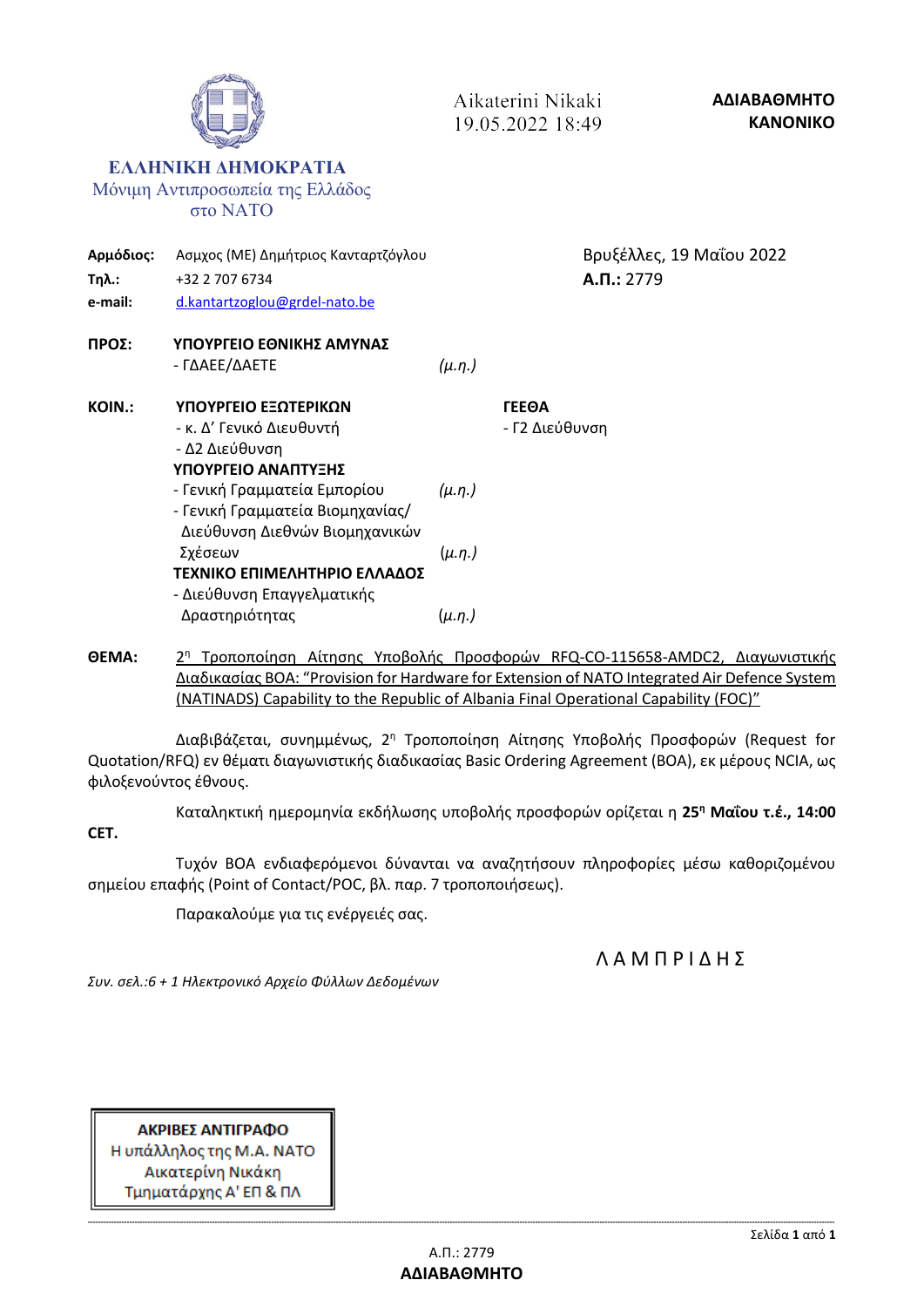

#### **Acquisition Directorate**

[Elif.Bailey@ncia.nato.int](mailto:Elif.Bailey@ncia.nato.int)

Telephone: +32 (0) 707 2259

NCIA/ACQ/2022/06820 18 May 2022

| To         | : Distribution List                                                                                                                                                                      |
|------------|------------------------------------------------------------------------------------------------------------------------------------------------------------------------------------------|
| Subject    | : Amendment $2 - \text{RFQ-CO-115658-AMDC2}$                                                                                                                                             |
|            | NCI Agency - Provision for Hardware for Extension of NATO Integrated Air<br>Defence System (NATINADS) Capability to the Republic of Albania Final<br><b>Operational Capability (FOC)</b> |
| References | A. AC/4-D/2261(1996 Edition)<br>B. Issuance of RFQ-CO-115658-AMDC2 dated 29 April 2022<br>C. Issuance of RFQ-CO-115658-AMDC2 amendment 1 dated 10 May 2022                               |

- 
- 1. In accordance with Reference A, the purpose of this Amendment 2 to RFQ-CO-115658-AMDC2 is to publish the answers to the Clarification Requests (CRs) received from Prospective Bidders (Attachment A) and provide an extension of the Bid Closing Date as well as amend the Bid Delivery method established in Reference B and C.
- 2. The Book I, Bidding Instructions, Section 2, General Bidding Information, Paragraph 2.3 of RFQ-CO-115658-AMDC2 as stated in reference B is hereby revised as follows:
- 3. *FROM*
- "2.3 BID DELIVERY AND BID CLOSING
- 2.3.1 The closing time for the electronic submission of bids in response to this IFB is Friday 20 May 2022 at 14:00 Hours Central European Time (CET).
- 2.3.2 Bids shall be submitted to the following email address below:

[Cosmina.Iordachita@ncia.nato.int"](mailto:Cosmina.Iordachita@ncia.nato.int)

#### *TO*

- ""2.3 BID DELIVERY AND BID CLOSING
- 2.3.1 The closing time for the electronic submission of bids in response to this IFB is **Wednesday 25 May 2022** at 14:00 Hours Central European Time (CET).
- 2.3.2 Bids shall be submitted to the following email address below:

#### **[Elif.Bailey@ncia.nato.int"](mailto:Elif.Bailey@ncia.nato.int)**

- 4. The answers to CRs require one revision to the RFQ within the Book I, Annex A, Bidding Sheets (Attachment B) which is hereby attached. For ease of reference, changes in the document have been marked in red.
- 5. By virtue of this amendment, the Attachment A and Attachment B cancel and supersede any previous versions issued in the context of the Request for Quotation in subject.
- 6. Except as provided in the paragraphs above, all other terms and conditions of the Request for Quotation remain unchanged.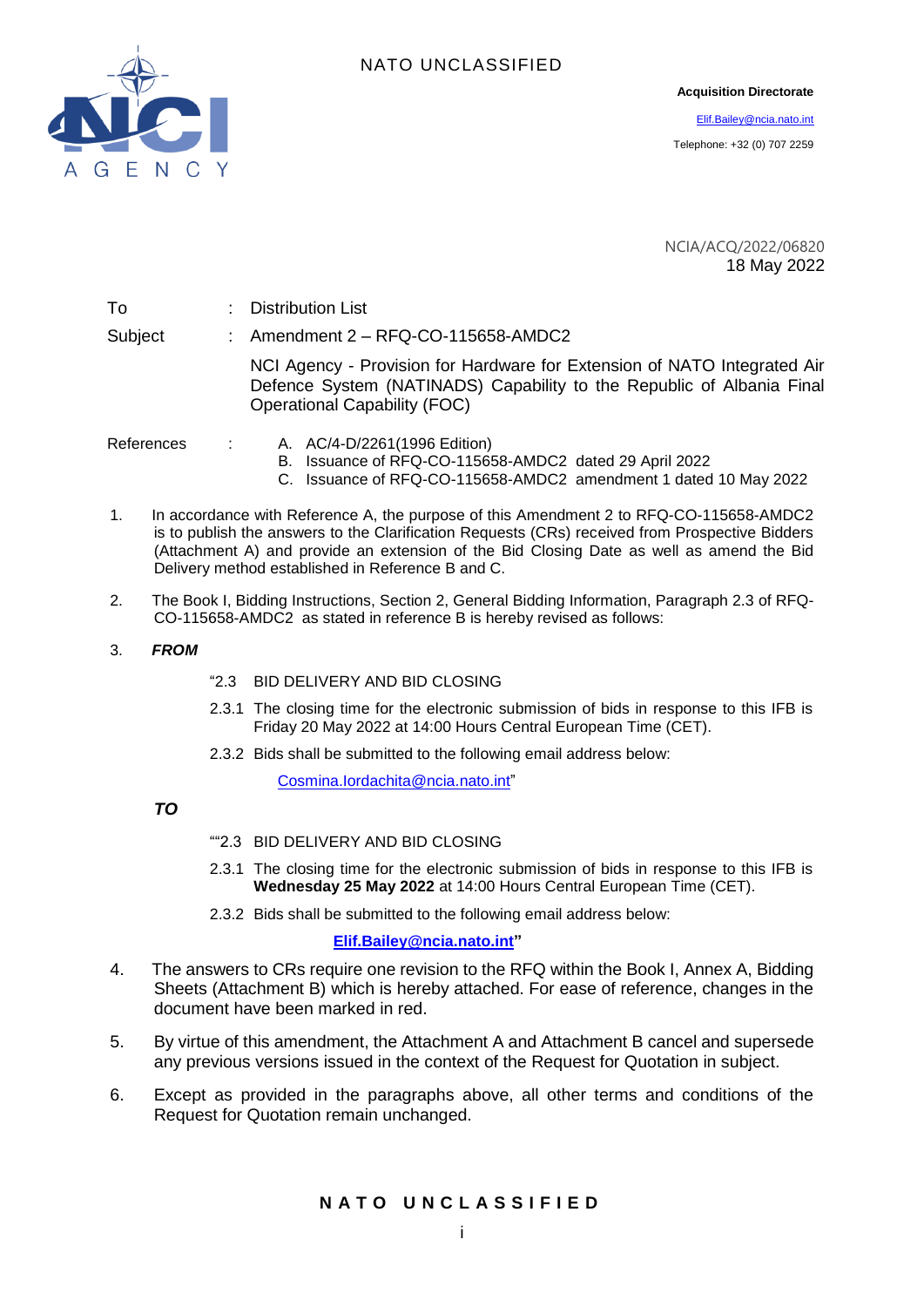7. The NCI Agency Points of Contact for this procurement is Ms Elif Bailey, who can be contacted under Tel. +32 707 22 59 or e-mail: and Elif.Bailey@ncia.nato.int.

For the Chief of Acquisition,

Elif BAILEY Contracting Officer

Enclosures:

Attachment A: RFQ-CO-115658-AMDC2 Answers to Clarification Requests Attachment B: RFQ-CO-115658-AMDC2 - Amdt 2-Book I - Bidding Sheets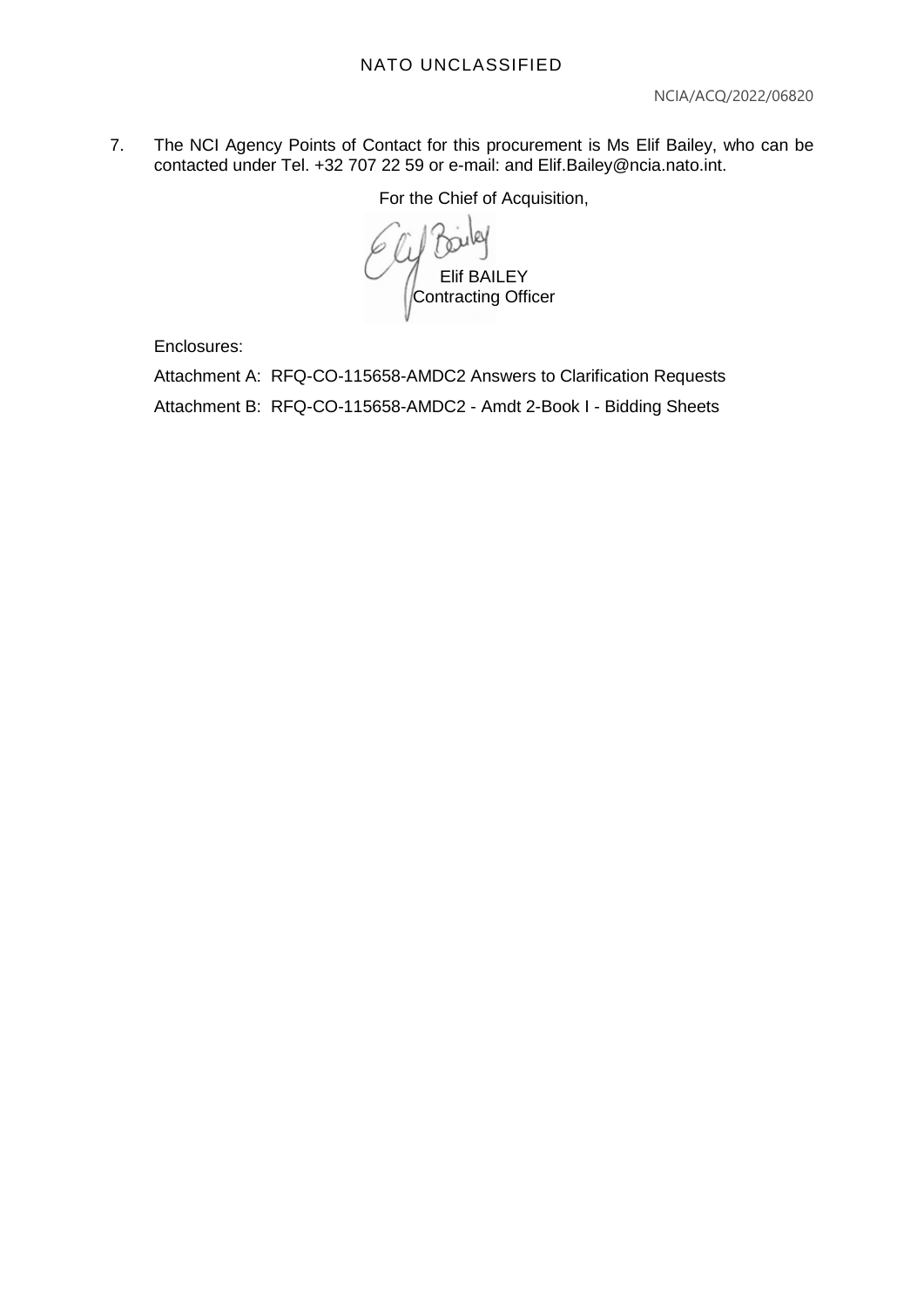# **Distribution List for Request for Quotation RFQ- CO-115658-AMDC2 NATO Delegations (Attn: Investment Committee Adviser):**

| Albania               | 1 |
|-----------------------|---|
| Belgium               | 1 |
| <b>Bulgaria</b>       | 1 |
| Canada                | 1 |
| Croatia               | 1 |
| <b>Czech Republic</b> | 1 |
| Denmark               | 1 |
| Estonia               | 1 |
| France                | 1 |
| Germany               | 1 |
| Greece                | 1 |
| Hungary               | 1 |
| Iceland               | 1 |
| Italy                 | 1 |
| Latvia                | 1 |
| Lithuania             | 1 |
| Luxembourg            | 1 |
| The Netherlands       | 1 |
| Norway                | 1 |
| Poland                | 1 |
| Portugal              | 1 |
| Romania               | 1 |
| Slovakia              | 1 |
| Slovenia              | 1 |
| Spain                 | 1 |
| Turkey                | 1 |
| <b>United Kingdom</b> | 1 |
| <b>United States</b>  | 1 |
|                       |   |

# **NATO HQ**

NATO Office of Resources, *Attn: Capability and Implementation Branch* 1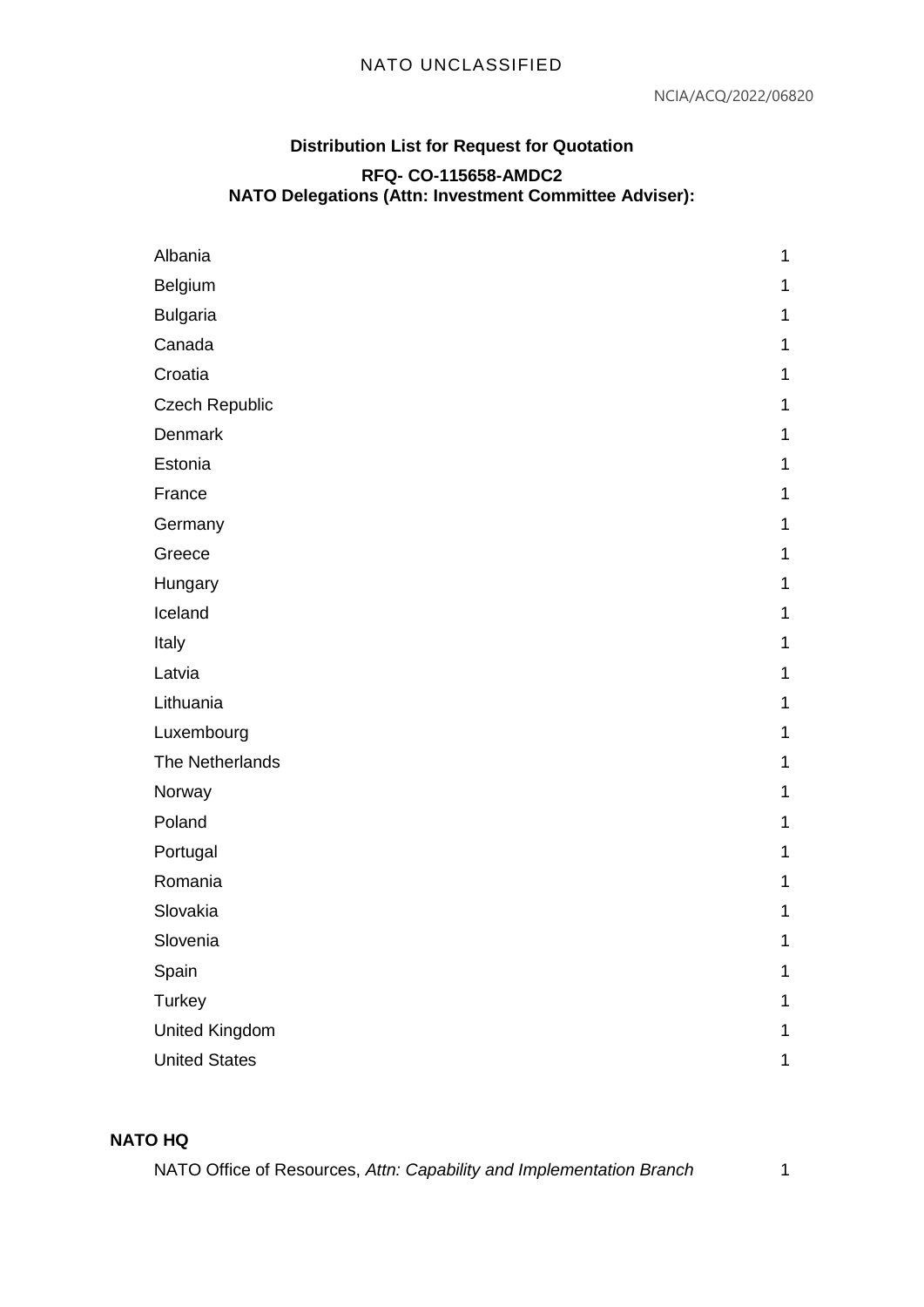| Director, NATO HQ C3 Staff, Attn: Executive Coordinator | 1 |
|---------------------------------------------------------|---|
| <b>SACTREPEUR, Attn: Investment Assistant</b>           | 1 |
| <b>Strategic Commands</b>                               |   |
|                                                         |   |
| HQ SACT, Attn: R&D Contracting Office                   | 1 |
| <b>ACO Liaison Office</b>                               | 1 |
| <b>NCI Agency - Internal Distribution</b>               |   |
|                                                         |   |
| <b>ACQ</b>                                              |   |
| <b>Legal Office</b>                                     | 1 |
| Finance                                                 | 1 |
| <b>COO NSIP</b>                                         | 1 |
| <b>AMDC2 CSI Service Line Chief</b>                     | 1 |
| AMDC2 CSI Project Manager 1                             |   |
| Registry (for distribution)                             | 1 |
| <b>AII NATEXS</b>                                       |   |

# **All Prospective Bidders**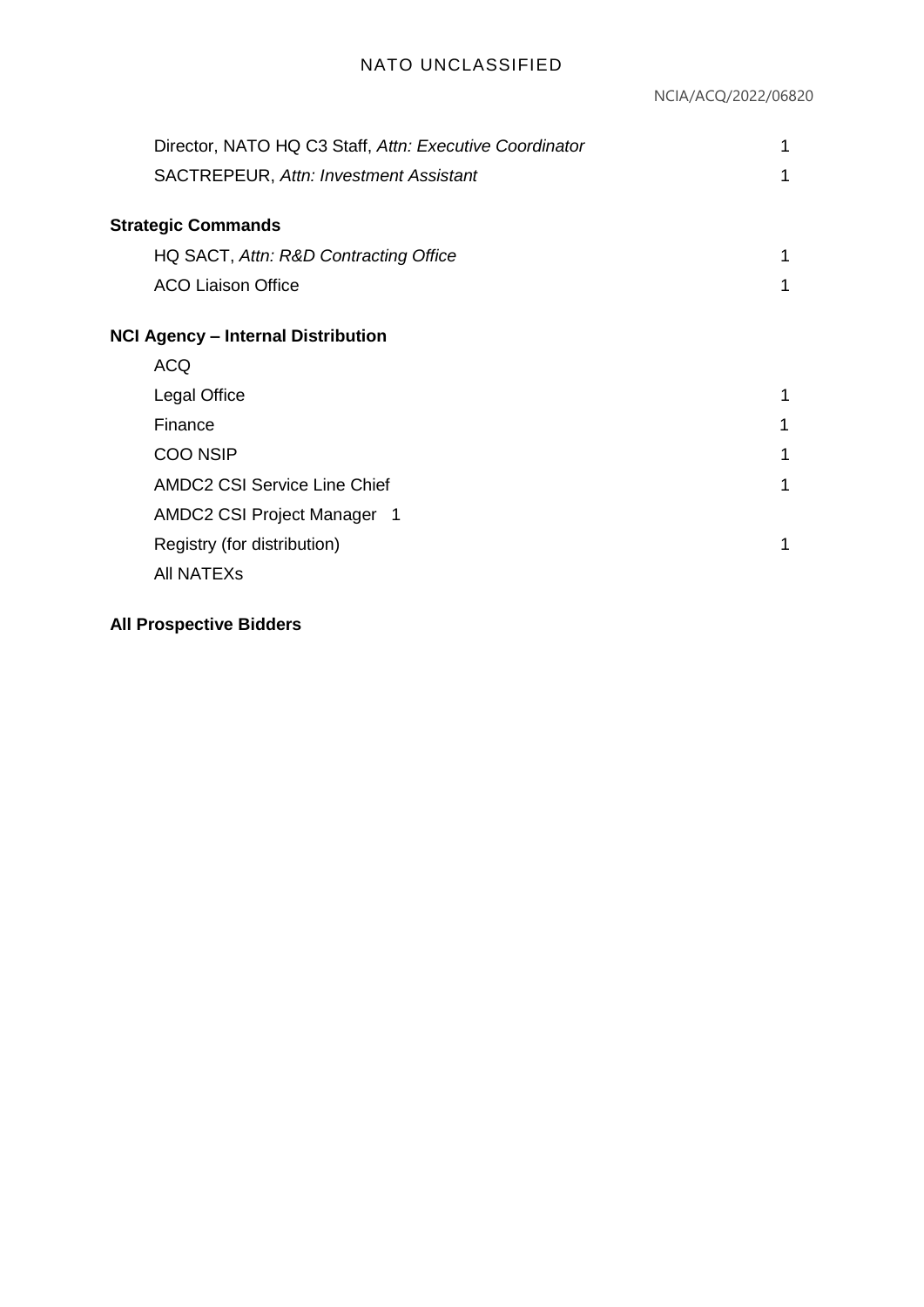### RFQ-CO- CO-115658-AMDC2- Amendment 2

#### **Attachment A – Answers to Clarification Requests**

| Administrative     |                           |                                      |                                                                                                                                                      |                                                                                                                                                                                           |                                                      |
|--------------------|---------------------------|--------------------------------------|------------------------------------------------------------------------------------------------------------------------------------------------------|-------------------------------------------------------------------------------------------------------------------------------------------------------------------------------------------|------------------------------------------------------|
| <b>Serial</b><br># | <b>RFQ</b><br><b>Book</b> | <b>RFQ</b><br><b>Section</b><br>Ref. | <b>Question:</b>                                                                                                                                     | Answer:                                                                                                                                                                                   | <b>Reply</b><br>provided in<br><b>Amendment</b><br># |
| A.1                | Book I,<br>Annex A        | <b>Bidding</b><br><b>Sheets</b>      | Required delivery dates are too short.<br>Can this be revised?                                                                                       | Required delivery dates for all items, including the options is revised<br>to $EDC + 16$ weeks.<br>The Bidding Sheets and Special Provisions Article 8 Options are<br>updated accordingly |                                                      |
| A.2                | Book II                   | Special<br>Provisions<br>Article 8.  | How long is the Agency allowed to take after<br>order to order any options? Until when do the<br>options quotation need to be valid?                 | Options are to be exercised no later than EDC + 16 weeks.<br>Quotation needs to be valid for 3 months from the Bid Closing Date.                                                          |                                                      |
| A.3                | Book I,<br>Annex A        | <b>Bidding</b><br><b>Sheets</b>      | Can you confirm that the Agency demands one<br>delivery, and one invoice, which means all<br>items need to wait for the last one to be<br>available? | NCI Agency hereby confirms one delivery shall be made and all items<br>shall be invoiced after the receipt of all items.                                                                  |                                                      |

| Technical       |                           |                                      |                                                                                                                                                      |                                                                                                                                                                                                                                             |                                                      |
|-----------------|---------------------------|--------------------------------------|------------------------------------------------------------------------------------------------------------------------------------------------------|---------------------------------------------------------------------------------------------------------------------------------------------------------------------------------------------------------------------------------------------|------------------------------------------------------|
| Serial #        | <b>RFQ</b><br><b>Book</b> | <b>RFQ</b><br><b>Section</b><br>Ref. | <b>Question:</b>                                                                                                                                     | <b>Answer:</b>                                                                                                                                                                                                                              | <b>Reply</b><br>provided in<br><b>Amendment</b><br># |
| T.1             | Book I,<br>Annex A        | <b>Bidding</b><br>Sheets             | What are the quantities required<br>for the configuration items per<br>configuration?<br>Example: Usually not only one<br>memory module is required. | NIC Agency confirms the Bidders may propose the most optimal configuration.<br>The only only mandatory equipment are the CSI and MASE Servers, MASE<br>Workstation and Ventnor. The BPD Server is mandatory unless impossible to<br>supply. |                                                      |
| T <sub>.2</sub> | Book I,<br>Annex A        | <b>Bidding</b><br>Sheets             | Most Dell rack equipment is end of<br>life. May we offer successors?                                                                                 | NCI Agency will accept successors.                                                                                                                                                                                                          |                                                      |
| T.3             | Book I                    | <b>Bidding</b>                       | The small quantities requested,                                                                                                                      | NCI Agency confirms the Bidders may propose similar items of a single                                                                                                                                                                       |                                                      |